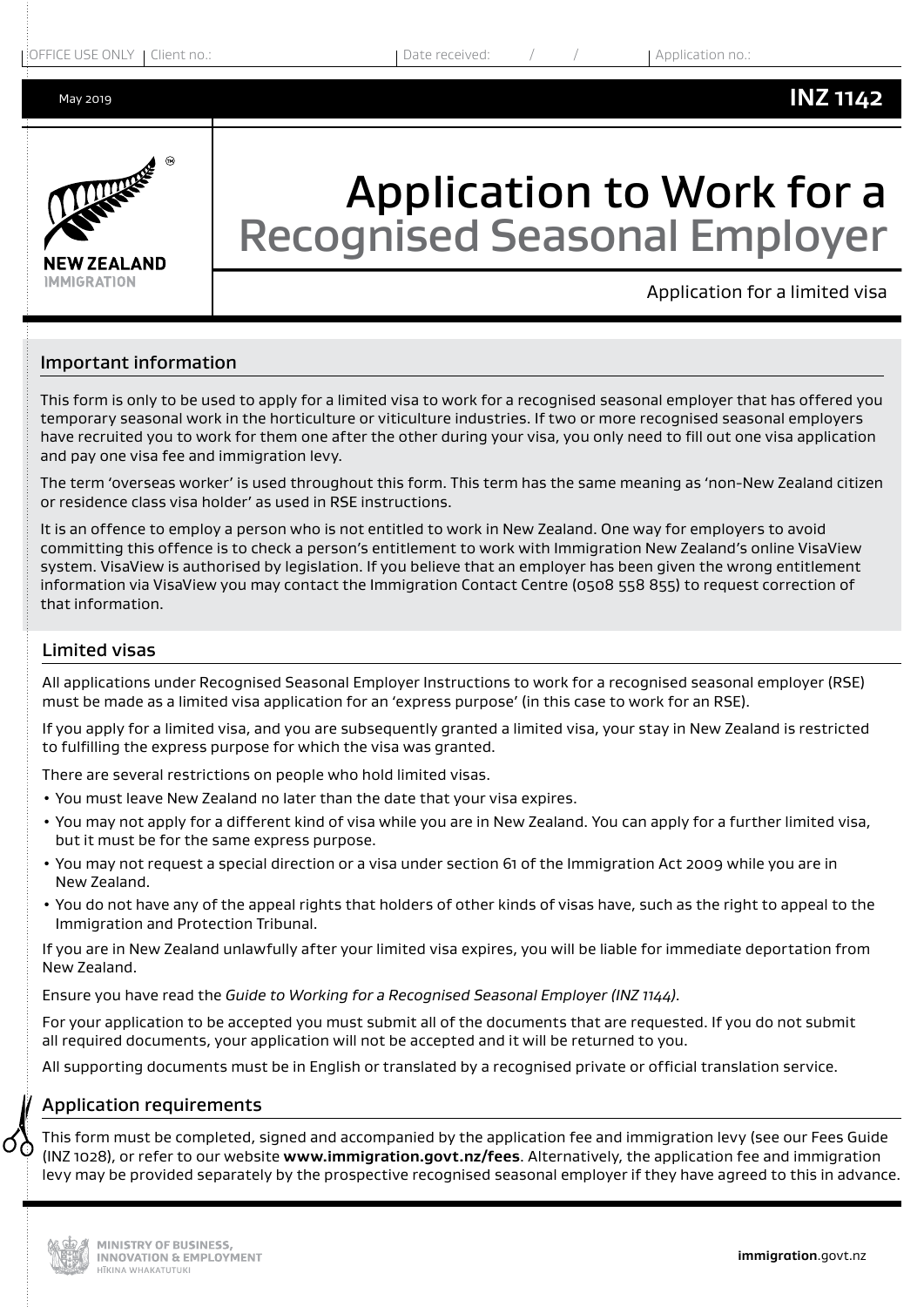You must include with this form all the following documents.

- Your passport or travel document<sup>\*</sup> (which must be valid for at least three months past the date you plan to leave New Zealand).
- A recent passport-size photograph attached to this form at 'Section A: Applicant's personal details'.
- A completed *Chest X-ray Certificate (INZ 1096)* (if required, see 'Health requirements' below).
- A completed *RSE Instructions Supplementary Medical Certificate (HIV Test Form) (INZ 1143)* (if required, see 'Health requirements' below).
- Provide evidence of either holding or being approved to hold acceptable medical insurance such as an insurance certificate or letter of approval from an insurance company.

You must provide a copy of an employment agreement between yourself and a New Zealand recognised seasonal employer that has approval to recruit overseas workers. The employment agreement must be signed by both the RSE and you. If you have been employed to work for different employers for consecutive periods (e.g. three months for the first employer and four months for the second employer) you must have an employment agreement from each employer.

For further information, including where to send your application and supporting documents, see the *Guide to Working for a Recognised Seasonal Employer (INZ 1144)*.

\*While you can provide a certified copy of your passport with your application, **we highly recommend you provide your original passport. This will enable us to process your application faster and it may be needed to complete your application.** Please note during the processing of an application an immigration officer may request any document, including your original passport.

## Health requirements

Applicants applying for a limited visa (regardless of intended length of stay) under the RSE Limited Visa Instructions must complete a *Chest X-ray Certificate (INZ 1096)* if you:

- are from a country, area or territory not listed as having a low-incidence of tuberculosis (TB)\*, or
- have spent more than a total of three months in the past five years in a country, area or territory not listed as having a low incidence of TB, or
- have spent six consecutive months since your last Chest X-ray Certificate was issued (if you have previously applied for a visa) in a country, area or territory not listed as having a low incidence of TB.

See the *Guide to Working for a Recognised Seasonal Employer* for a list of low-incidence TB countries, areas and territories.

Pregnant women are not required to have an X-ray. If you are pregnant a medical certificate confirming this will be required from an Immigration New Zealand (INZ) Panel Doctor.

If you are applying for a further visa under the RSE Limited Visa Instructions once in New Zealand, you are not required to provide a new *Chest X-ray Certificate*  or an *RSE Scheme Supplementary Medical Certificate (HIV Test Form)*. Your *Chest X-ray Certificate* must be less than three months old when you lodge your application unless you have provided a *Chest X-ray Certificate* with an earlier application and that certificate is less than 36 months old.

Although as noted above, if you have spent six consecutive months since your last *Chest X-ray Certificate* was issued in a country, area or territory not listed as having a low incidence of TB, you must provide a new *Chest X-ray Certificate*.

All applicants applying for a limited visa under the RSE Limited Visa Instructions who are citizens of, or are normally resident in a country listed as having high risk factors for HIV/AIDS must complete an *RSE Scheme Supplementary Medical Certificate (HIV Test Form)*.

This certificate must be less than three months old when you lodge your application unless you have provided one with an earlier application and that certificate is less than 36 months old.

See the *Guide to Working for a Recognised Seasonal Employer* for the list of countries with high-risk factors for HIV/AIDS.

#### Medical insurance requirements

All applicants applying for a limited visa under the RSE Limited Visa Instructions must provide evidence of holding or being approved to hold acceptable medical insurance.

See the *Guide to Working for a Recognised Seasonal Employer* for information on the RSE medical insurance requirements.

## Character requirements

You are required to declare in this application if you have ever been convicted of, charged with, or investigated for anything against the law of any country. You are also required to declare if you have ever been deported, refused entry, or removed from any country excluding New Zealand. If you have been removed, deported or excluded from any country, you may not meet character requirements and may not be eligible to be granted a visa.

Although a police certificate is not required for temporary applicants that intend staying in New Zealand for less than 12 months, the immigration officer assessing your application may ask you for a police certificate if they require it as evidence of your good character.

**When filling in this form, please write clearly in English using CAPITAL LETTERS. Tear off and retain pages 1 to 2 if you wish.**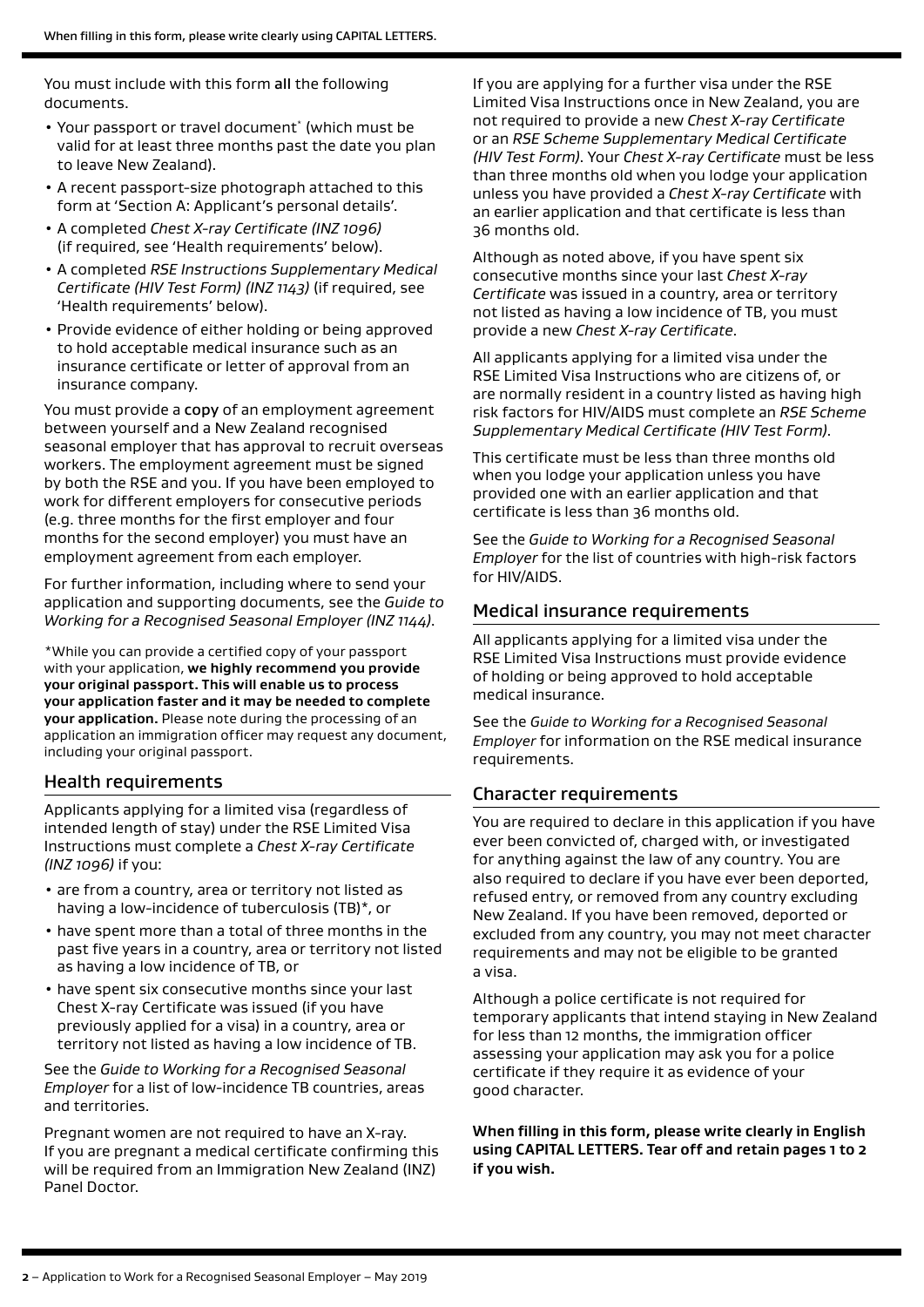

# Application to Work for a Recognised Seasonal Employer

Application for a limited visa

## Application type

This form may be used to apply for an RSE limited visa.

Tick one of the following as appropriate.

- I am applying for a limited visa. Tick this box if you want to travel to New Zealand to work for an RSE. Note: you must be applying from outside New Zealand for a limited visa.
- I am applying for a further limited visa. Tick this box if you are in New Zealand, currently hold an RSE limited visa, and are applying for a further RSE limited visa. Note: if you are in New Zealand and applying for a further RSE limited visa, you need to allow sufficient time for a decision to be made on your application before your current visa expires. If your visa does expire, your application for a further visa does not make your stay in New Zealand lawful or give you the right to remain in New Zealand while your application is being considered.

If you are in New Zealand on an RSE limited visa, any application you submit for any other temporary or residence class visa (except for another RSE visa) will be declined.

#### Section A | Applicant's personal details

#### **All applicants must complete this section.**

|                      | Attach two passport-size photographs of yourself here.<br>The photographs must be less than six months old.<br>Write your full name on the back of both photographs. |                |                |
|----------------------|----------------------------------------------------------------------------------------------------------------------------------------------------------------------|----------------|----------------|
| A1                   | Client number (if known)                                                                                                                                             |                |                |
| A <sub>2</sub>       | Name as shown in passport<br>Family/last name<br>Given/first name(s)                                                                                                 | 4.5cm<br>3.5cm | 4.5cm<br>3.5cm |
| A <sub>3</sub><br>Α4 | Preferred title $Mr \Box Mrs \Box Mis \Box Dir \Box$ Other (specify)<br>Other names you are known by or have ever been known by                                      |                |                |
|                      |                                                                                                                                                                      |                |                |
| <b>A5</b>            | Your name in ethnic script                                                                                                                                           |                |                |
|                      | Male $\Box$ Female<br>Date of birth<br>Gender                                                                                                                        |                |                |

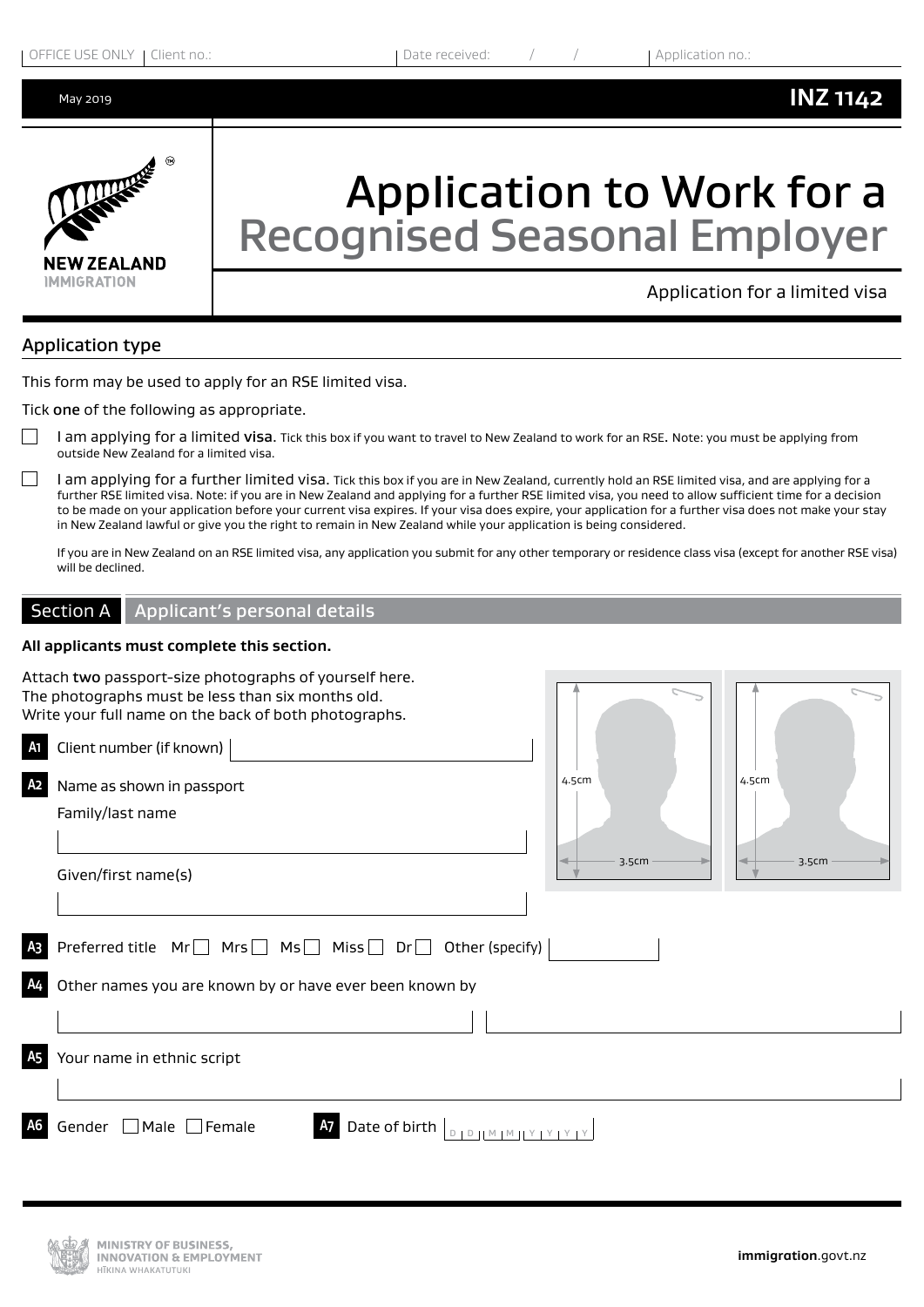When filling in this form, please write clearly using CAPITAL LETTERS.

| A8              | Town/city of birth                                                                                                                                                                     |
|-----------------|----------------------------------------------------------------------------------------------------------------------------------------------------------------------------------------|
|                 | Country of birth                                                                                                                                                                       |
| A <sub>9</sub>  | Current country of residence                                                                                                                                                           |
| A10             | Passport details                                                                                                                                                                       |
|                 | Number                                                                                                                                                                                 |
|                 | Country                                                                                                                                                                                |
| A <sub>11</sub> | Country of citizenship                                                                                                                                                                 |
| A12             | Other citizenships/passports you hold                                                                                                                                                  |
| A <sub>13</sub> | Partnership status<br>$\Box$ Married/in civil union<br>Never married/never in civil union<br>Partner/De facto<br>Separated<br>Widowed<br>$]$ Engaged<br>Divorced/dissolved civil union |
|                 | <b>Section B</b><br>Contact details                                                                                                                                                    |
|                 | All applicants must complete this section.                                                                                                                                             |
| <b>B</b> 1      | Your residential address and telephone number in your home country                                                                                                                     |
|                 | Address                                                                                                                                                                                |
|                 |                                                                                                                                                                                        |
|                 | Telephone (daytime)<br>Telephone (evening)                                                                                                                                             |
|                 | Email<br>Fax                                                                                                                                                                           |
| <b>B2</b>       | Name and address for communication about this application                                                                                                                              |
|                 | $\Box$ Same as address at $\boxed{B}$ , or $\Box$ as below                                                                                                                             |
|                 | Family/last name<br>Given/first name(s)                                                                                                                                                |
|                 | Company name (if applicable) and address                                                                                                                                               |
|                 |                                                                                                                                                                                        |
|                 |                                                                                                                                                                                        |
|                 | New Zealand Business Number (for New Zealand businesses only)<br>For help search: www.nzbn.govt.nz                                                                                     |
|                 | Telephone (evening)<br>Telephone (daytime)                                                                                                                                             |
|                 | Fax<br>Email                                                                                                                                                                           |
| B <sub>3</sub>  | Do you authorise the person stated at $\boxed{B2}$ to act on your behalf? $\Box$ Yes $\Box$ No                                                                                         |
| <b>B4</b>       | Have you received immigration advice on this application?                                                                                                                              |
| Ø               | You can find a definition of immigration advice at www.immigration.govt.nz/advice.                                                                                                     |
|                 | $\Box$ Yes Make sure that your immigration adviser completes Section I: Immigration adviser's details.                                                                                 |
|                 | $\sqcup$ No                                                                                                                                                                            |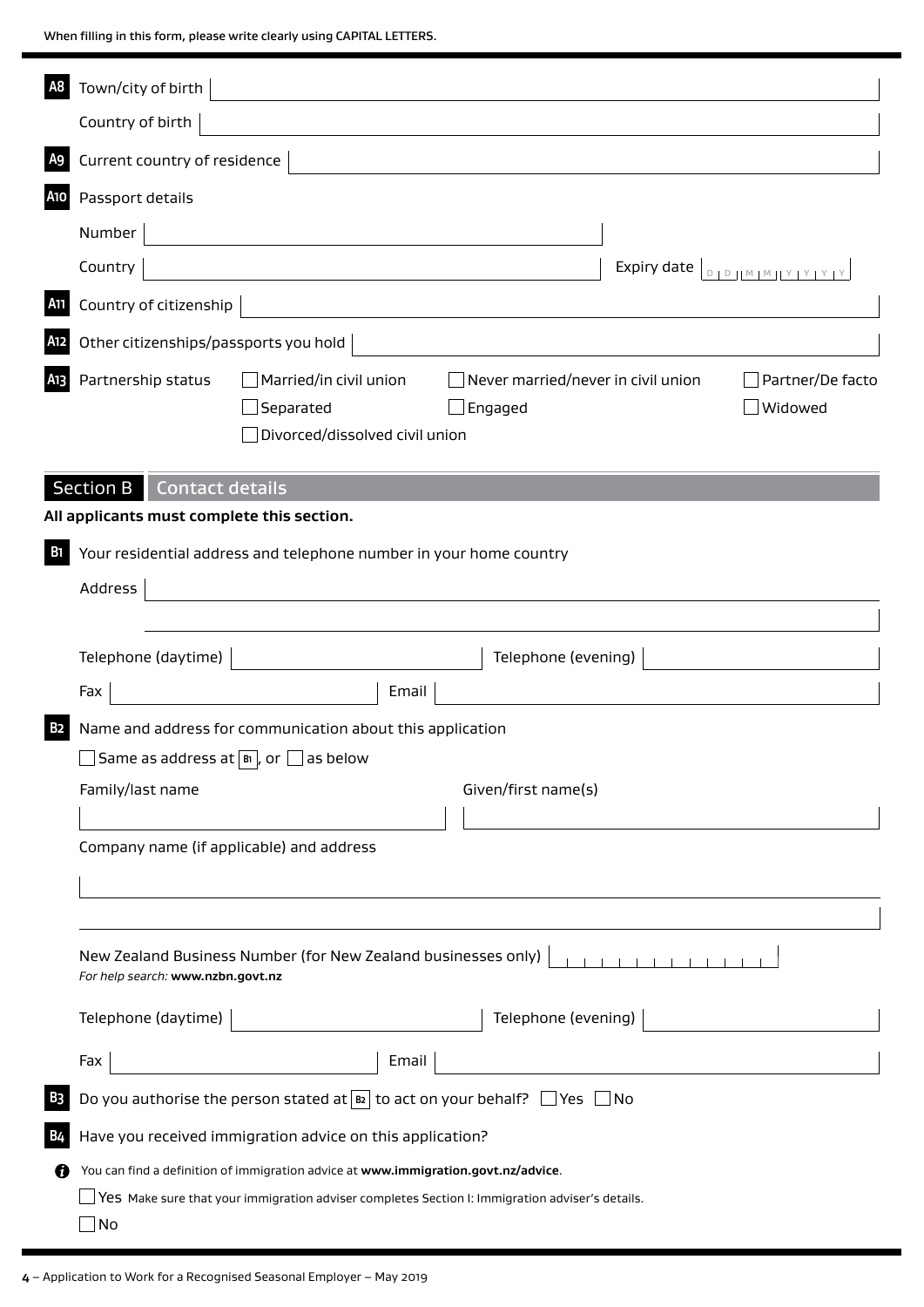**B5** Once in New Zealand, what will your contact details be? Provide your New Zealand residential (or New Zealand employer's) address and telephone numbers.

| Telephone (daytime)                                                                                                                                                                                                                                          |                  | Telephone (evening)                                               |                        |                                       |
|--------------------------------------------------------------------------------------------------------------------------------------------------------------------------------------------------------------------------------------------------------------|------------------|-------------------------------------------------------------------|------------------------|---------------------------------------|
| Fax                                                                                                                                                                                                                                                          | Email            |                                                                   |                        |                                       |
|                                                                                                                                                                                                                                                              |                  |                                                                   |                        |                                       |
| RSE employment details<br>Section C                                                                                                                                                                                                                          |                  |                                                                   |                        |                                       |
| What is your main occupation?                                                                                                                                                                                                                                |                  |                                                                   |                        |                                       |
| Your main occupation is the job you spent the most hours doing in the last 12 months. If you have not worked in the last 12 months, state<br>your previous occupation. If you have not worked in the last five years or more, please state "Not Applicable". |                  |                                                                   |                        |                                       |
| Provide the contact details of the recognised seasonal employer (RSE) who has offered you employment in<br>New Zealand and their Agreement to Recruit (ATR) number.                                                                                          |                  |                                                                   |                        |                                       |
| RSE's name and address                                                                                                                                                                                                                                       |                  |                                                                   |                        |                                       |
| RSE's telephone (daytime)                                                                                                                                                                                                                                    |                  | RSE's telephone (evening)                                         |                        |                                       |
| Fax                                                                                                                                                                                                                                                          | Email            |                                                                   |                        |                                       |
| RSE's ATR number                                                                                                                                                                                                                                             |                  |                                                                   |                        |                                       |
| Provide the following details about your offer of employment.                                                                                                                                                                                                |                  |                                                                   |                        |                                       |
| Position offered (planting/maintaining/                                                                                                                                                                                                                      | Date of entry to | Date of start of work                                             | Date of finish of work |                                       |
| harvesting/packing)                                                                                                                                                                                                                                          | New Zealand      |                                                                   |                        | Date of departure<br>from New Zealand |
|                                                                                                                                                                                                                                                              |                  |                                                                   |                        |                                       |
|                                                                                                                                                                                                                                                              |                  |                                                                   |                        |                                       |
| If you have an offer of employment from two or more RSEs, for two or more consecutive periods of employment,<br>provide details of these job offers in the table below.                                                                                      |                  |                                                                   |                        |                                       |
| RSE's name                                                                                                                                                                                                                                                   | ATR number       | Position offered<br>(planting/maintaining/<br>harvesting/packing) | Date of start of work  | Date of finish of work                |
|                                                                                                                                                                                                                                                              |                  |                                                                   | $\left  \quad \right $ |                                       |
|                                                                                                                                                                                                                                                              |                  |                                                                   | $\left  \quad \right $ |                                       |
|                                                                                                                                                                                                                                                              |                  |                                                                   |                        |                                       |
|                                                                                                                                                                                                                                                              |                  |                                                                   |                        |                                       |
|                                                                                                                                                                                                                                                              |                  |                                                                   | $\left  \quad \right $ |                                       |

Recruited through a government agency

Recruited through a private agency.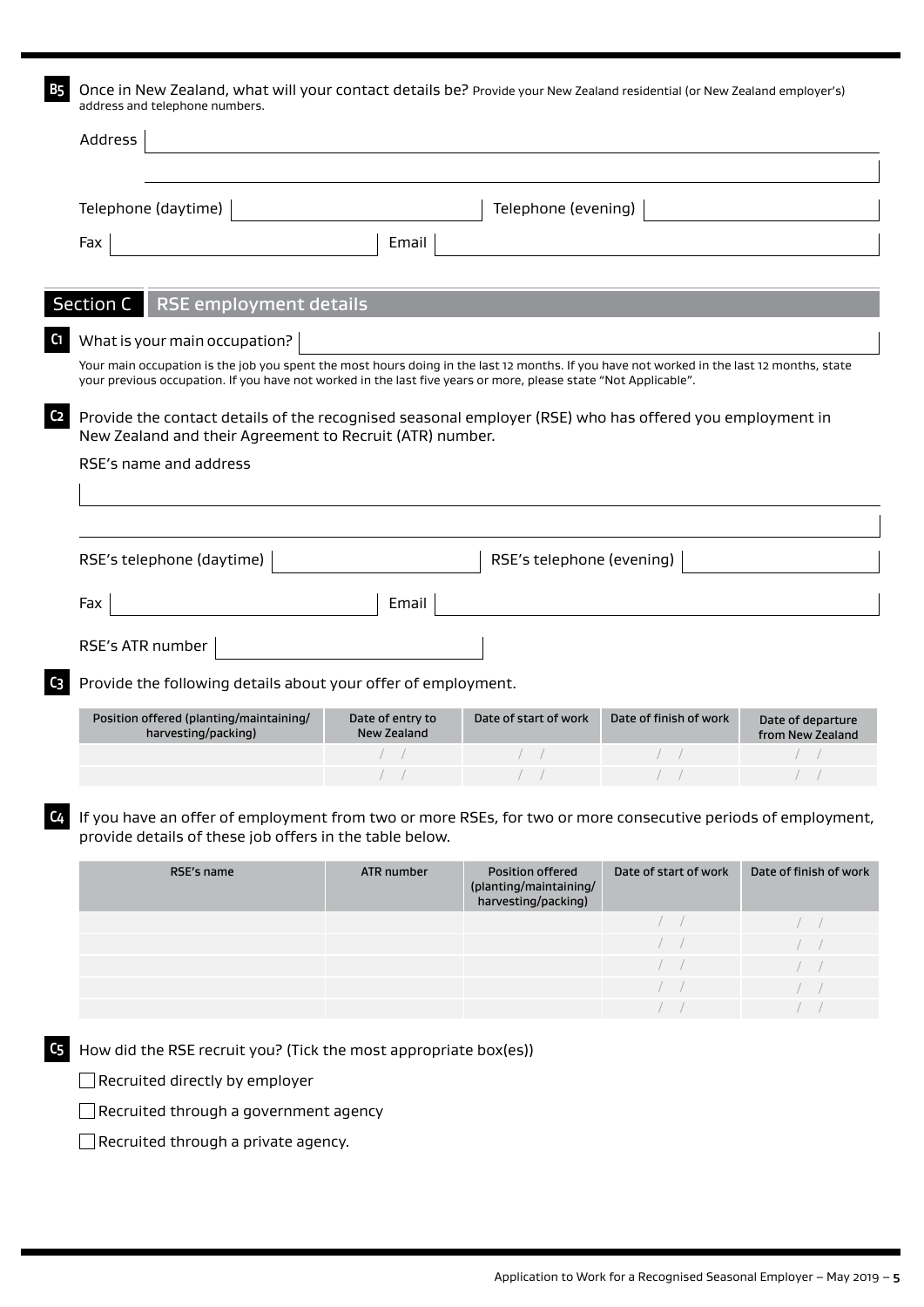| C6        | Did you pay any fees to the employer or agency?                                                                                               |
|-----------|-----------------------------------------------------------------------------------------------------------------------------------------------|
|           | $\Box$ Yes Indicate below how much you paid and what the fees covered                                                                         |
|           | $\Box$ No                                                                                                                                     |
|           |                                                                                                                                               |
|           |                                                                                                                                               |
|           |                                                                                                                                               |
|           |                                                                                                                                               |
|           |                                                                                                                                               |
| <b>C7</b> | Tick the box that applies to you:                                                                                                             |
|           | I have attached my insurance certificate as evidence that I hold acceptable medical insurance.                                                |
|           | I have attached a letter of approval from an insurance company as evidence of being approved to hold<br>acceptable medical insurance.         |
|           | For information about acceptable medical insurance see the Guide to Working for a Recognised Seasonal<br>Employer (INZ 1144).                 |
|           | <b>Section D</b> Tax obligations                                                                                                              |
|           | You must pay tax while earning wages in New Zealand. To pay the right amount of tax you need to be issued an<br>IRD number by Inland Revenue. |
|           | If you tick 'yes' in question $\vert p_1 \vert$ below you give permission for information you provided in Section A and your                  |

If you tick 'yes' in question **D**<sub>1</sub> below, you give permission for information you provided in Section A and your employer's address to be sent to Inland Revenue for the purpose of issuing an IRD number. This will only occur if your application for a limited visa is approved.

If you already have an IRD number from previous work in New Zealand, you do not need a new number and should not answer this question. To confirm the IRD number you were issued, you can call Inland Revenue on 0800 227 774 while you are in New Zealand.

| <b>D</b> Do you want your information sent to Inland Revenue to apply for an IRD number? $\Box$ Yes $\Box$ No |  |
|---------------------------------------------------------------------------------------------------------------|--|
| Note: The answer to this question will not affect the outcome of your RSE limited visa application.           |  |

#### Inland Revenue privacy statement

If you have requested an IRD number in this application at 'Section D: Tax obligations', Inland Revenue will hold the information supplied. They may also exchange information about you with the Ministry of Social Development, the Ministry of Justice, the Department of Labour, the Ministry of Education, the New Zealand Customs Service, the Accident Compensation Corporation or their contracted agencies, as well as to overseas countries with which Inland Revenue has an information supply agreement. Inland Revenue also has an agreement to supply information to Statistics New Zealand for statistical purposes only.

You may ask to see the personal information Inland Revenue holds about you by calling 0800 227 774 while you are in New Zealand. Unless Inland Revenue has a lawful reason for withholding the information, they will show it to you and correct any errors.

| <b>Section E</b> Additional details |
|-------------------------------------|
|                                     |

| $\blacksquare$ Do you have a national identity (ID) number, or other unique identification number that was issued to you by |
|-----------------------------------------------------------------------------------------------------------------------------|
| any government?                                                                                                             |

Yes List here

 $\Box$ No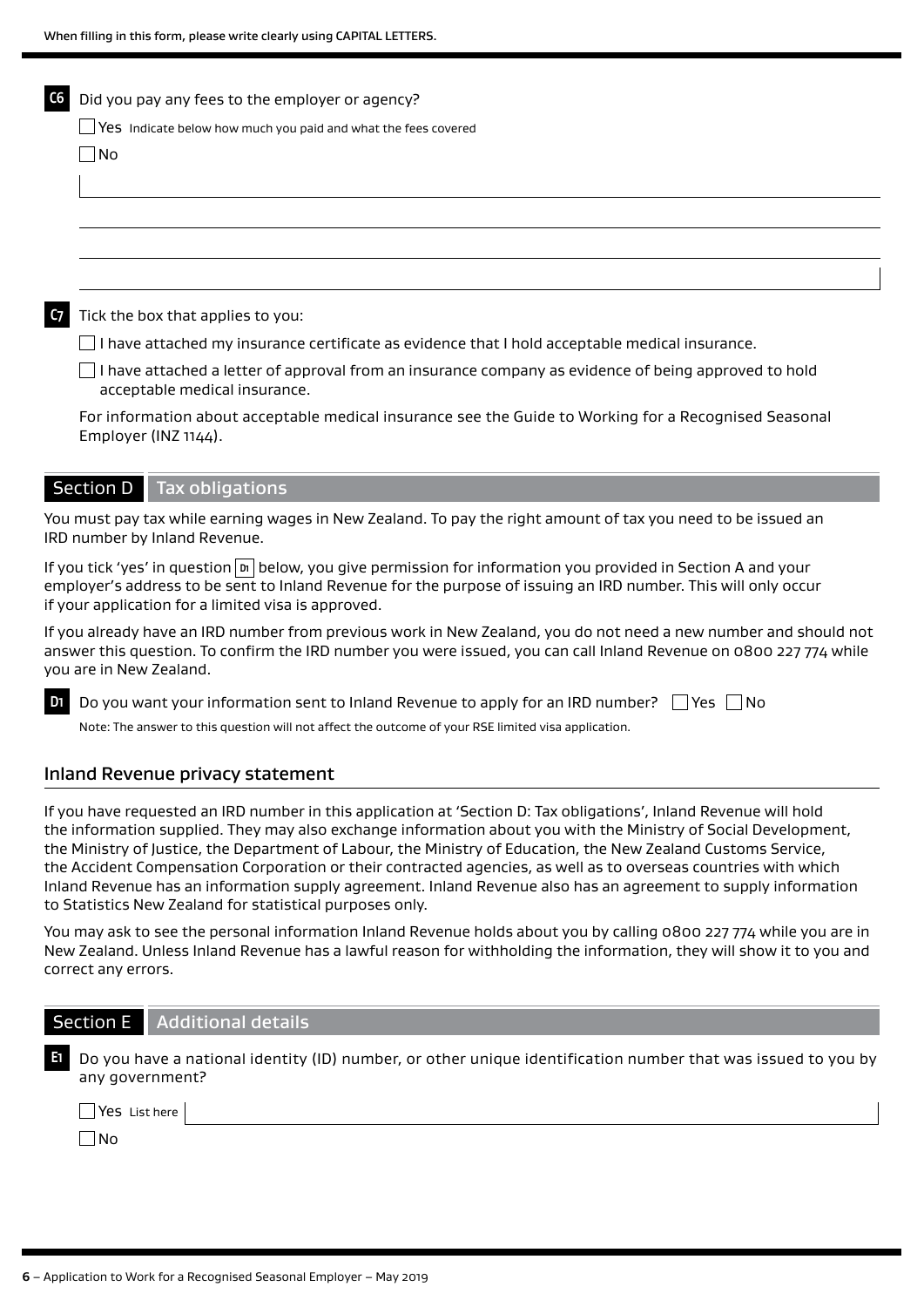| Date from                              | Date to | Rank                                                                      | Unit                                                                                                                                   | Role |
|----------------------------------------|---------|---------------------------------------------------------------------------|----------------------------------------------------------------------------------------------------------------------------------------|------|
|                                        |         |                                                                           |                                                                                                                                        |      |
|                                        |         |                                                                           |                                                                                                                                        |      |
|                                        |         |                                                                           |                                                                                                                                        |      |
|                                        |         |                                                                           |                                                                                                                                        |      |
|                                        |         |                                                                           |                                                                                                                                        |      |
|                                        |         |                                                                           |                                                                                                                                        |      |
| Military ID number(s)                  |         |                                                                           |                                                                                                                                        |      |
|                                        |         |                                                                           |                                                                                                                                        |      |
|                                        |         | Are you presently subject to military service obligations in any country? |                                                                                                                                        |      |
| Yes                                    |         |                                                                           |                                                                                                                                        |      |
|                                        |         |                                                                           | NO If you are a citizen of a country in which compulsory military service exists, state below why you are exempt from military service |      |
|                                        |         |                                                                           |                                                                                                                                        |      |
|                                        |         |                                                                           |                                                                                                                                        |      |
|                                        |         |                                                                           |                                                                                                                                        |      |
|                                        |         |                                                                           |                                                                                                                                        |      |
|                                        |         |                                                                           |                                                                                                                                        |      |
|                                        |         |                                                                           |                                                                                                                                        |      |
|                                        |         |                                                                           |                                                                                                                                        |      |
|                                        |         |                                                                           |                                                                                                                                        |      |
|                                        |         |                                                                           |                                                                                                                                        |      |
|                                        |         |                                                                           |                                                                                                                                        |      |
|                                        |         |                                                                           | Have you been associated with any intelligence agency or group, or law enforcement agency?                                             |      |
|                                        |         |                                                                           |                                                                                                                                        |      |
| Yes Specify below.                     |         |                                                                           |                                                                                                                                        |      |
|                                        |         |                                                                           |                                                                                                                                        |      |
| No                                     |         |                                                                           |                                                                                                                                        |      |
|                                        |         |                                                                           |                                                                                                                                        |      |
|                                        |         |                                                                           |                                                                                                                                        |      |
|                                        |         |                                                                           |                                                                                                                                        |      |
|                                        |         |                                                                           |                                                                                                                                        |      |
|                                        |         |                                                                           |                                                                                                                                        |      |
|                                        |         |                                                                           |                                                                                                                                        |      |
|                                        |         |                                                                           |                                                                                                                                        |      |
|                                        |         |                                                                           |                                                                                                                                        |      |
|                                        |         |                                                                           | Have you been associated with any group or organisation that has engaged in or promoted the use of violence                            |      |
|                                        |         |                                                                           |                                                                                                                                        |      |
|                                        |         |                                                                           |                                                                                                                                        |      |
| Yes Specify below.                     |         |                                                                           |                                                                                                                                        |      |
|                                        |         |                                                                           |                                                                                                                                        |      |
| to further their aims?<br>$\exists$ No |         |                                                                           |                                                                                                                                        |      |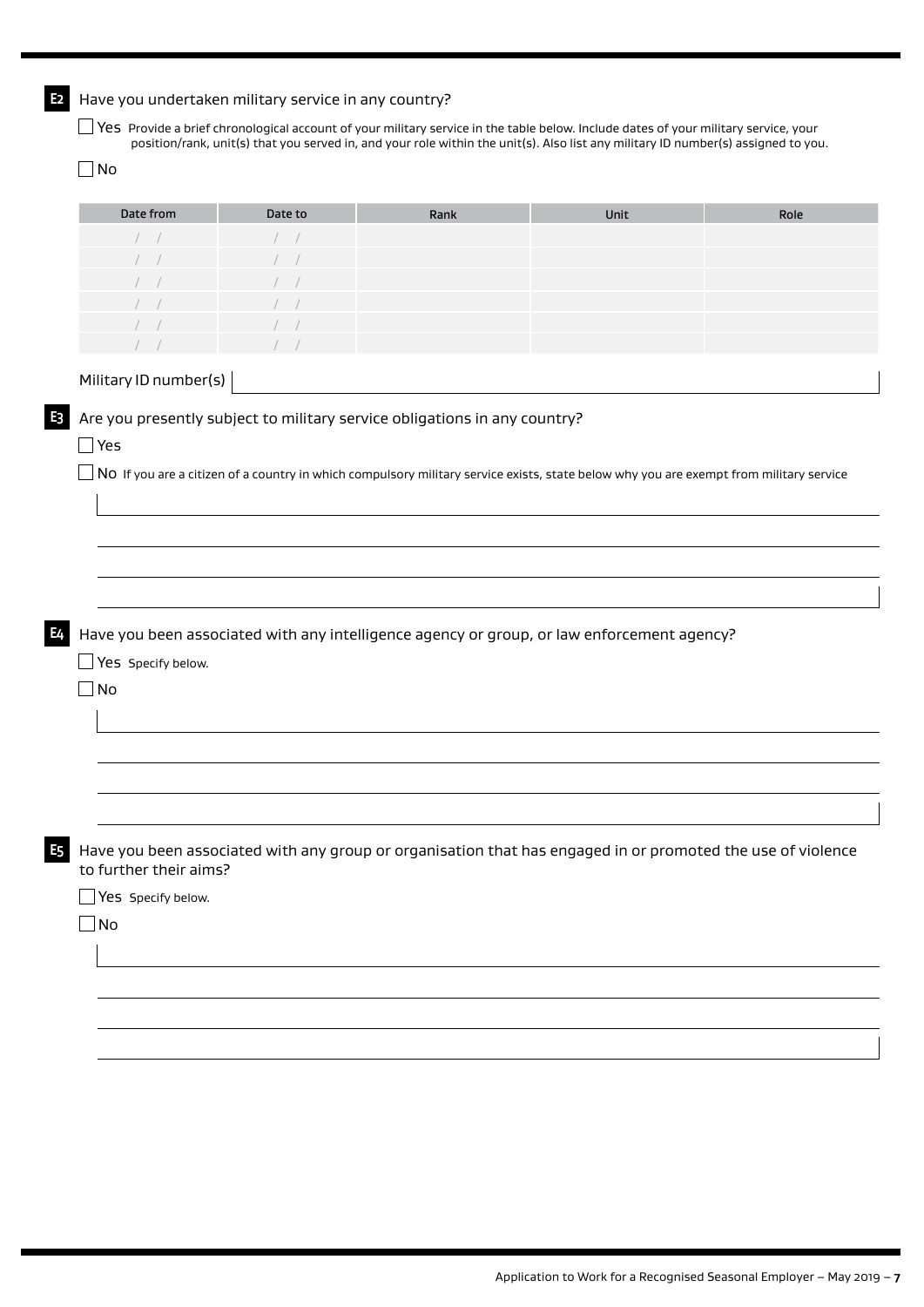| $\Box$ Yes Specify below.                                                                                                                                                                                                                                                            |                                                                                                                          |
|--------------------------------------------------------------------------------------------------------------------------------------------------------------------------------------------------------------------------------------------------------------------------------------|--------------------------------------------------------------------------------------------------------------------------|
| No                                                                                                                                                                                                                                                                                   |                                                                                                                          |
|                                                                                                                                                                                                                                                                                      |                                                                                                                          |
|                                                                                                                                                                                                                                                                                      |                                                                                                                          |
|                                                                                                                                                                                                                                                                                      |                                                                                                                          |
|                                                                                                                                                                                                                                                                                      |                                                                                                                          |
|                                                                                                                                                                                                                                                                                      |                                                                                                                          |
|                                                                                                                                                                                                                                                                                      |                                                                                                                          |
| <b>Section F</b><br><b>Character details</b>                                                                                                                                                                                                                                         |                                                                                                                          |
|                                                                                                                                                                                                                                                                                      |                                                                                                                          |
| Have you been:                                                                                                                                                                                                                                                                       |                                                                                                                          |
| • convicted                                                                                                                                                                                                                                                                          | No<br>Yes                                                                                                                |
| • charged                                                                                                                                                                                                                                                                            | No<br>Yes                                                                                                                |
| · under investigation                                                                                                                                                                                                                                                                | $\blacksquare$ No<br>Yes                                                                                                 |
| for any offence(s) against the law in any country?; or                                                                                                                                                                                                                               |                                                                                                                          |
| • deported from                                                                                                                                                                                                                                                                      | <b>Yes</b><br>No                                                                                                         |
| • excluded (refused entry) from                                                                                                                                                                                                                                                      | Yes<br><b>No</b>                                                                                                         |
| • refused a visa by                                                                                                                                                                                                                                                                  | No<br>Yes                                                                                                                |
|                                                                                                                                                                                                                                                                                      |                                                                                                                          |
|                                                                                                                                                                                                                                                                                      | No<br>Yes                                                                                                                |
|                                                                                                                                                                                                                                                                                      | If you have answered Yes to any of the questions in $\boxed{n}$ , provide details below. Continue on a separate piece of |
|                                                                                                                                                                                                                                                                                      |                                                                                                                          |
|                                                                                                                                                                                                                                                                                      |                                                                                                                          |
|                                                                                                                                                                                                                                                                                      |                                                                                                                          |
|                                                                                                                                                                                                                                                                                      |                                                                                                                          |
|                                                                                                                                                                                                                                                                                      |                                                                                                                          |
|                                                                                                                                                                                                                                                                                      |                                                                                                                          |
|                                                                                                                                                                                                                                                                                      |                                                                                                                          |
|                                                                                                                                                                                                                                                                                      | $\Box$ Yes<br>_  No                                                                                                      |
|                                                                                                                                                                                                                                                                                      |                                                                                                                          |
|                                                                                                                                                                                                                                                                                      |                                                                                                                          |
|                                                                                                                                                                                                                                                                                      | Do you have any medical condition(s) that requires, or may require, one of the following during your stay                |
|                                                                                                                                                                                                                                                                                      |                                                                                                                          |
|                                                                                                                                                                                                                                                                                      | $\Box$ Yes $\Box$ No                                                                                                     |
| • removed from<br>any country, excluding New Zealand?<br>paper if necessary.<br>Section G   Health details<br>All applicants must complete this section.<br>Do you have tuberculosis (TB)?<br>Are you HIV positive? Ves No<br>in New Zealand?<br>• Renal dialysis<br>• Hospital care | Yes $\Box$ No                                                                                                            |
| • Residential care*                                                                                                                                                                                                                                                                  | ∐Yes ∐No                                                                                                                 |
|                                                                                                                                                                                                                                                                                      |                                                                                                                          |

or psychiatric disabilities.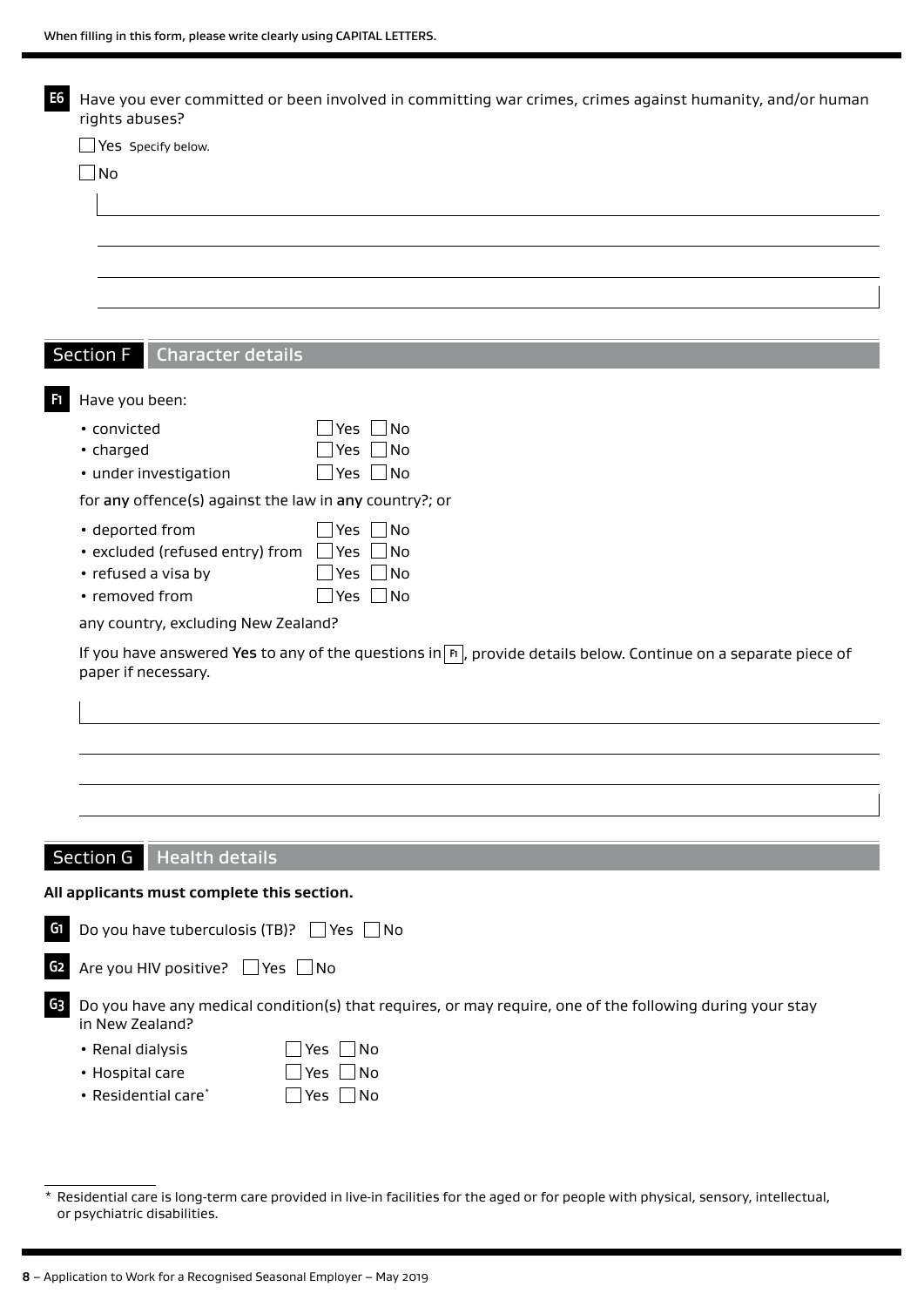|                 | If you have answered Yes to any of the above questions, provide further details such as what your medical<br>condition is and how long you have had the medical condition.                     |
|-----------------|------------------------------------------------------------------------------------------------------------------------------------------------------------------------------------------------|
|                 |                                                                                                                                                                                                |
|                 |                                                                                                                                                                                                |
| G4              | Have you read Guide to Working for a Recognised Seasonal Employer (INZ 1144) and are you aware of the health<br>information you need to provide with this application?                         |
|                 | $\Box$ Yes $\Box$ No                                                                                                                                                                           |
| G5              | Do you hold a passport issued by a country that is on the list of low incidence tuberculosis (TB) countries?<br>$\Box$ Yes Go to G6                                                            |
|                 | $\Box$ No Go to $ $ G7                                                                                                                                                                         |
|                 | For a list of low incidence TB countries, refer to Guide to Working for a Recognised Seasonal Employer.                                                                                        |
| G6              | Have you spent three months or more in the past five years in a country that is not on the list of low<br>incidence TB countries?                                                              |
|                 | $\Box$ Yes Go to $ $ G7                                                                                                                                                                        |
|                 | NO You are not required to provide a Chest X-ray Certificate (INZ 1096). Go to $ 99 $                                                                                                          |
| G7              | Have you submitted a chest X-ray certificate with another Immigration New Zealand application in the last<br>36 months?                                                                        |
|                 | $\Box$ Yes Go to G8                                                                                                                                                                            |
|                 | $\Box$ N0 You are required to provide a new Chest X-ray Certificate (INZ 1096) regardless of your intended length of stay in New Zealand.<br>Go to G9                                          |
| G8              | Have you spent six consecutive months in a country that is not on the list of low incidence TB countries since<br>your previous application?                                                   |
|                 | Yes You are required to provide a new Chest X-ray Certificate (INZ 1096) regardless of your intended length of stay in New Zealand.<br>Go to $G$                                               |
|                 | No You are not required to provide a new Chest X-ray Certificate (INZ 1096). Go to $\sim$                                                                                                      |
| G9              | Have you provided a completed Chest X-ray Certificate (INZ 1096)? $\Box$ Yes $\Box$ No                                                                                                         |
| G10             | Are you a citizen of a country that is on the list of countries with high risk factors for HIV/AIDS?                                                                                           |
|                 | $\Box$ Yes You are required to provide an RSE Instructions Supplementary Medical Certificate (HIV Test Form) unless you have provided one to<br>Immigration New Zealand in the last 36 months. |
|                 | $\Box$ No                                                                                                                                                                                      |
|                 | For a list of countries with high risk factors for HIV/AIDS refer to Guide to Working for a Recognised Seasonal Employer.                                                                      |
| G <sub>11</sub> | Are you normally resident in a country that is on the list of countries with high risk factors for HIV/AIDS?                                                                                   |
|                 | $\Box$ Yes You are required to provide an RSE Instructions Supplementary Medical Certificate (HIV Test Form) unless you have provided one to<br>Immigration New Zealand in the last 36 months. |
|                 | $\Box$ No                                                                                                                                                                                      |
| G12             | Have you provided a completed RSE Scheme Supplementary Medical Certificate (HIV Test Form)?<br>$\Box$ Yes $\Box$ No                                                                            |
| G13             | Are you pregnant?                                                                                                                                                                              |
|                 | _ Yes  __ No                                                                                                                                                                                   |

We will advise you if we need you to submit any further information, such as tests, reports or a new certificate at a later date.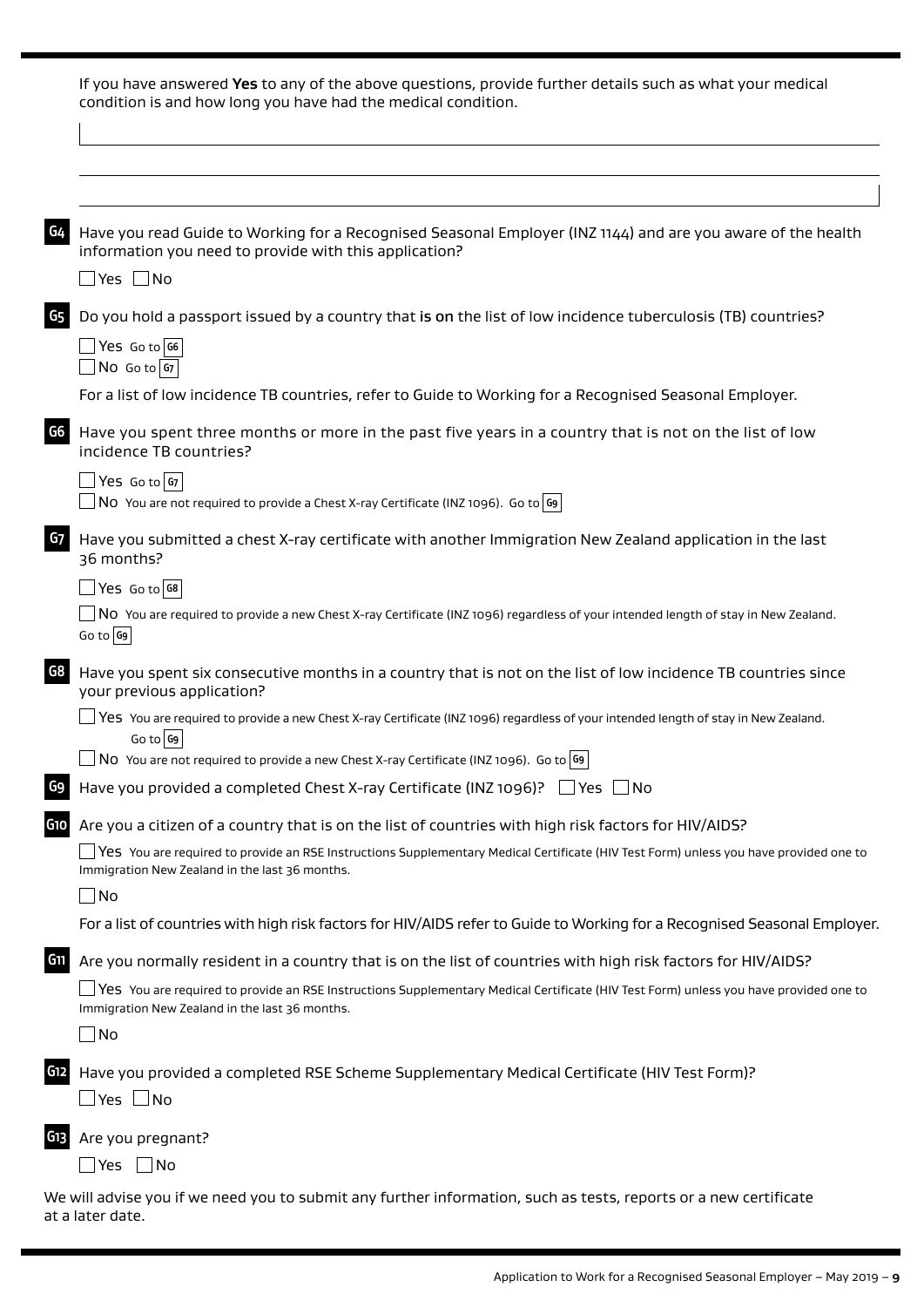# Section H | Declaration by applicant

I understand the questions and contents of this form, and the information I have provided is true and correct.

I will inform Immigration New Zealand of any relevant fact or change of circumstances that may (i) affect the decision on my application for a visa, or (ii) affect the decision to grant entry permission based on the visa for which I am applying.

I understand I am responsible for making sure I leave New Zealand before my visa expires and that if I do not I will be liable for deportation.

I understand that while in New Zealand, any application I submit for a temporary or residence class visa (other than under RSE Limited Entry Instructions) will be declined.

I understand that Immigration New Zealand may provide information about my entitlement to work to potential employers via the online VisaView system. VisaView is authorised by legislation.

Residents and people holding work visas for a stay of two years or more (and their dependent children) are eligible for publicly-funded health and disability services. Other work or limited visa holders, students, and visitor visa holders generally are not eligible. People covered by New Zealand's Reciprocal Health Agreements with Australia and the United Kingdom are entitled to publicly-funded health care for immediately necessary medical treatment only. I understand that if not entitled to free treatment, I will pay for any health care or medical assistance I may require in New Zealand.

I authorise INZ to provide information about my state of health and my immigration status to any health service agency. I authorise any health service agency to provide information about my state of health to INZ. I authorise any insurance provider to provide information about my insurance cover to INZ.

I authorise INZ to make any enquiries it considers necessary in respect of information provided on this form in order to make a decision on this application and enquiries about my subsequent immigration status. I authorise any agency which holds information (including personal information) relevant to those matters to disclose that information to INZ.

I understand that if I have received immigration advice from an immigration adviser and if that immigration adviser is not licensed under the Immigration Advisers Licensing Act 2007 when they should be, INZ will return my application.

I understand that if granted a limited visa to work in New Zealand for a recognised seasonal employer, I am only able to work for the employer and in the position that is noted on my limited visa label.

I understand that any breach of my limited visa conditions will result in me becoming liable for deportation and I will be deported from New Zealand.

Signature of applicant

|--|--|--|--|--|--|--|--|--|--|--|--|

#### Important – please note:

- 1. The application fee and immigration levy (set by the New Zealand Government) is all that Immigration New Zealand requires you to pay to submit this application form. The current fee and immigration levy is available in the Fees Guide (INZ 1028), available from any Immigration New Zealand office or at **www.immigration.govt.nz**. Where INZ has engaged a third party provider to receive applications on their behalf (via a Visa Application Centre), you will be charged a visa facilitation fee.
- 2. This application will not be prioritised if you use an agent to complete or submit it on your behalf. Please seek further information from an Immigration New Zealand immigration officer if you have any questions.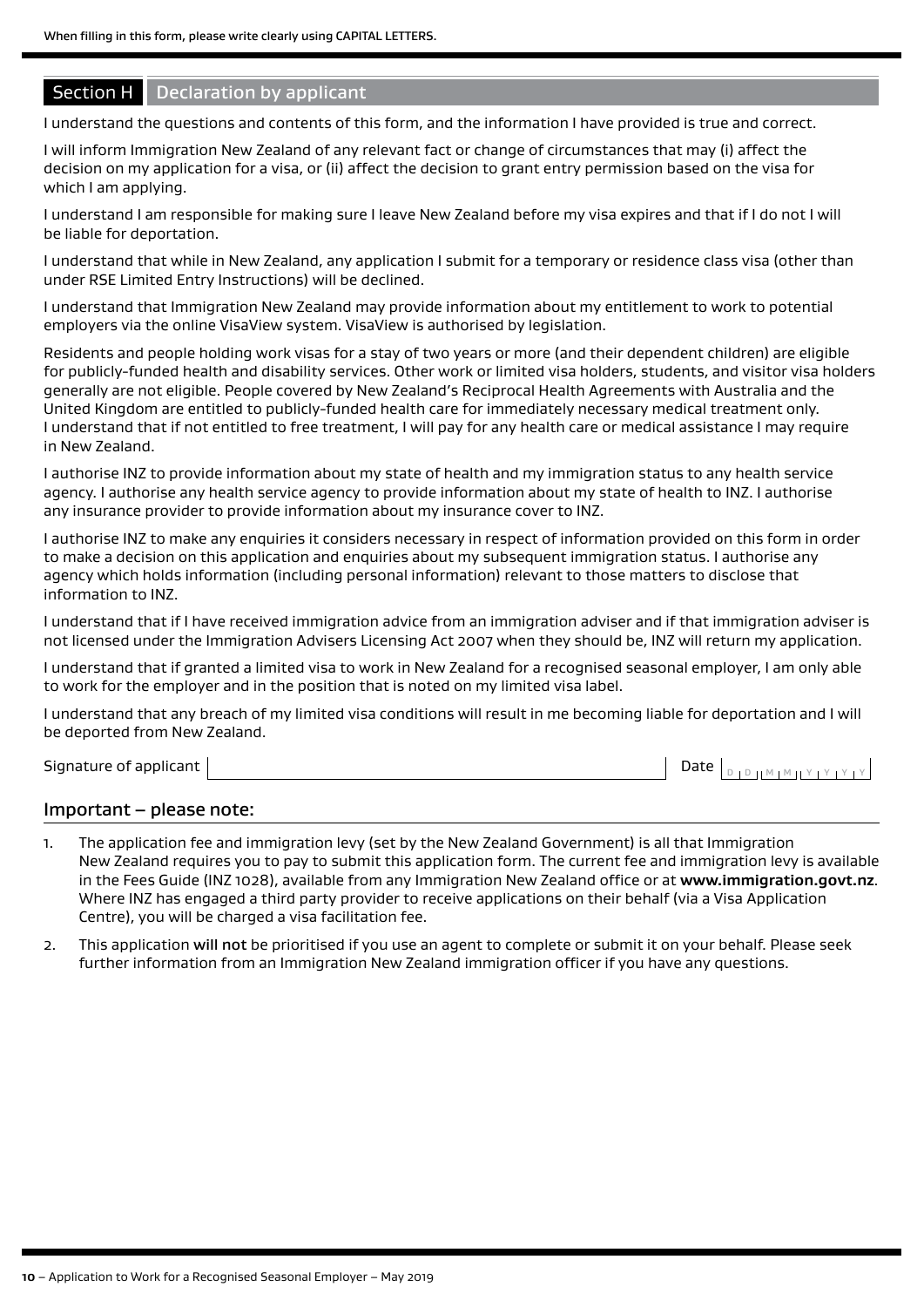|                | Section I<br>Immigration adviser's details                                                                                                                                                                                                                                                  |
|----------------|---------------------------------------------------------------------------------------------------------------------------------------------------------------------------------------------------------------------------------------------------------------------------------------------|
|                | This section must be completed by the applicant's immigration adviser. If the applicant does not have an<br>immigration adviser, this section does not have to be completed.                                                                                                                |
| $\mathbf{I}$   | Tick the one option that applies to you                                                                                                                                                                                                                                                     |
|                | $\Box$ I am a licensed immigration adviser under the New Zealand Immigration Advisers Licensing Act 2007. Go to $\vert$ 12 $\vert$                                                                                                                                                          |
|                | I am exempt from licensing under the New Zealand Immigration Advisers Licensing Act 2007. Go to   13                                                                                                                                                                                        |
|                | If you are unlicensed when you should be licensed under the Immigration Advisers Licensing Act 2007, Immigration New Zealand will return<br>your client's application. It is an offence to provide immigration advice without holding a licence, unless you are exempt.                     |
| $\mathsf{I2}$  | Licensed advisers. Please provide your licence details.                                                                                                                                                                                                                                     |
|                | Licence type                                                                                                                                                                                                                                                                                |
|                | $\Box$ full $\Box$ provisional $\Box$ limited. List conditions specified in the register.                                                                                                                                                                                                   |
|                |                                                                                                                                                                                                                                                                                             |
|                |                                                                                                                                                                                                                                                                                             |
|                |                                                                                                                                                                                                                                                                                             |
|                | Licence number $ 2,0 $<br>Go to Section J: Declaration by person helping the applicant to complete this form.                                                                                                                                                                               |
| $\overline{3}$ | Exempt from licensing. Tick one box below to show why you are exempt from licensing.                                                                                                                                                                                                        |
|                | $\Box$ I provided immigration advice in an informal or family context only, and I did not provide the advice<br>systematically or for a fee.                                                                                                                                                |
|                | I am a New Zealand member of Parliament or member of their staff and I provided immigration advice as part  <br>of my employment agreement.                                                                                                                                                 |
|                | $\rfloor$ l am a foreign diplomat or consular staff.                                                                                                                                                                                                                                        |
|                | I am an employee of the New Zealand public service and I provided immigration advice within the scope of my<br>employment agreement.                                                                                                                                                        |
|                | $\rfloor$ I am a lawyer and I hold a current practising certificate as a barrister or as a barrister and solicitor of the High<br>Court of New Zealand.                                                                                                                                     |
|                | $\rfloor$ I am employed by, or I am working as a volunteer for, a New Zealand community law centre where at least one<br>lawyer is on the employing body of the community law centre or is employed by or working as a volunteer for the<br>community law centre in a supervisory capacity. |
|                | I am employed by, or I am working as a volunteer for, a New Zealand citizens advice bureau.                                                                                                                                                                                                 |
|                | Go to Section J: Declaration by person helping the applicant to complete this form.                                                                                                                                                                                                         |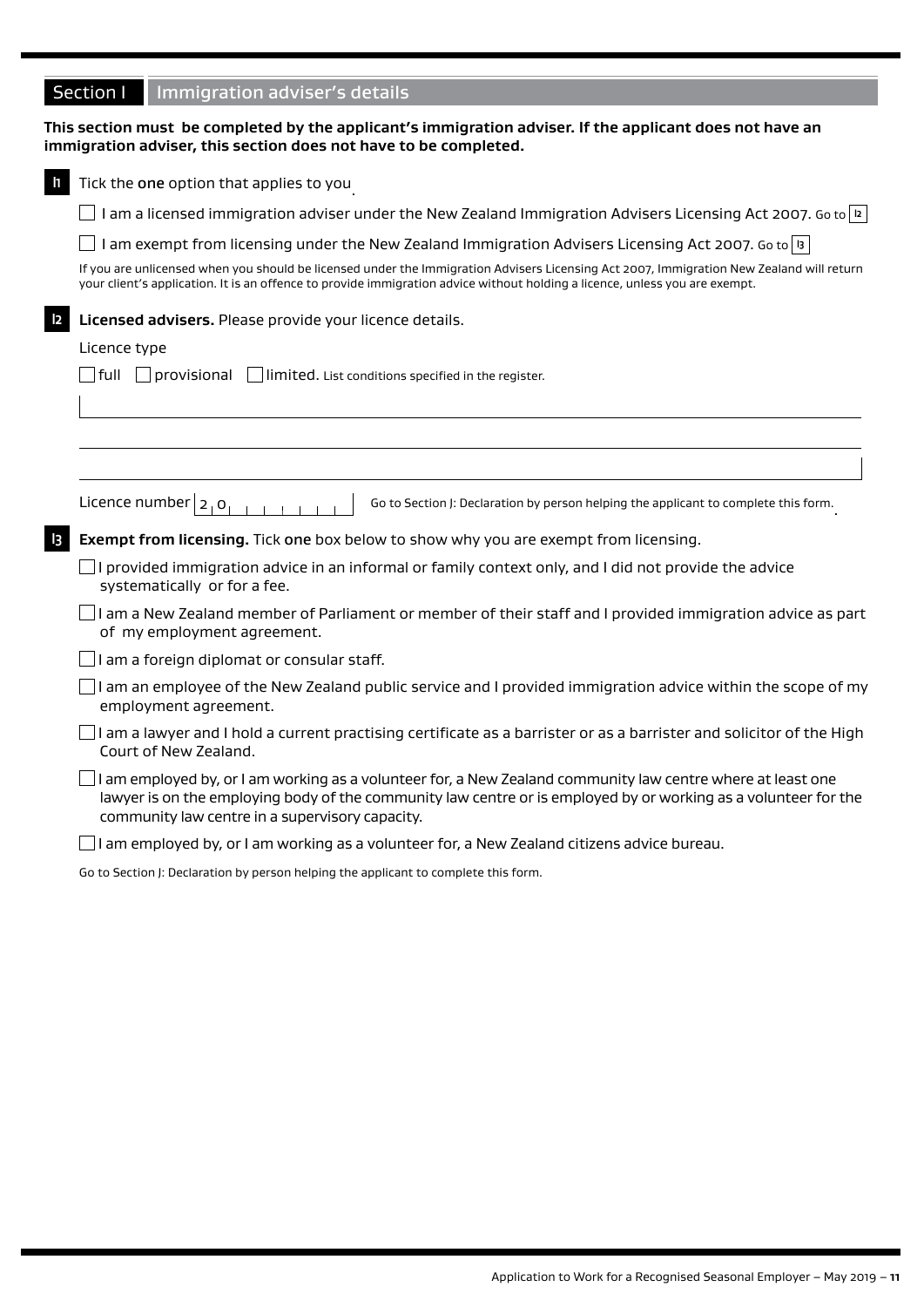#### Section J Declaration by person helping the applicant to complete this form

**This section must be completed and signed by the applicant's immigration adviser, or by any person who has assisted the applicant by providing immigration advice, explaining, translating, or recording information on the form for the applicant. If the applicant does not have an immigration adviser, and no one helped the applicant to fill in this form, this section does not have to be completed.**

*If you are unlicensed when you should be licensed under the Immigration Advisers Licensing Act 2007, Immigration New Zealand will return your client's application. It is an offence to provide immigration advice without holding a licence.*

*For more information, go to the Immigration Advisers Authority website* **www.iaa.govt.nz***, or email* **info@iaa.govt.nz** *or write to them at PO Box 6222, Wellesley Street, Auckland 1141, New Zealand.*

|  |  | Name and address of person assisting applicant. |  |
|--|--|-------------------------------------------------|--|
|  |  |                                                 |  |
|  |  |                                                 |  |

Family/last name Given/first name(s)

 $\Box$  Same as address given at  $\boxed{B2}$  , or

|  | as below |
|--|----------|

Company name (if applicable) and address

| For help search: www.nzbn.govt.nz |  |  |  |  |  |  |  |
|-----------------------------------|--|--|--|--|--|--|--|

| Telephone (daytime) |              | Telephone (evening) |  |
|---------------------|--------------|---------------------|--|
| Fax                 | <b>Email</b> |                     |  |

I understand that after the applicant has signed this form it is an offence for me to change or add further information, change any documents attached to the form, or attach any further documents to the form. However, if changes are needed, the person making the changes must state on the form what information or documents have been changed and give reasons for the changes.

I note that the maximum penalty for this offence is a fine of up to NZ\$100,000 and/or a term of imprisonment of up to seven years.

I certify that the applicant asked me to help them complete this form and any additional forms. I certify that the applicant agreed that the information provided was correct before signing the declaration.

 $\Box$  I have assisted the applicant as an interpreter/translator

 $\Box$  I have assisted the applicant with recording information on the form

 $\Box$  I have assisted the applicant in another way. Specify

 $\Box$  I have provided immigration advice (as defined in the Immigration Advisers Licensing Act 2007) and my details in Section I: Immigration adviser's details are correct.

Signature of person assisting  $\boxed{\phantom{a}$  Date  $\boxed{\phantom{a}$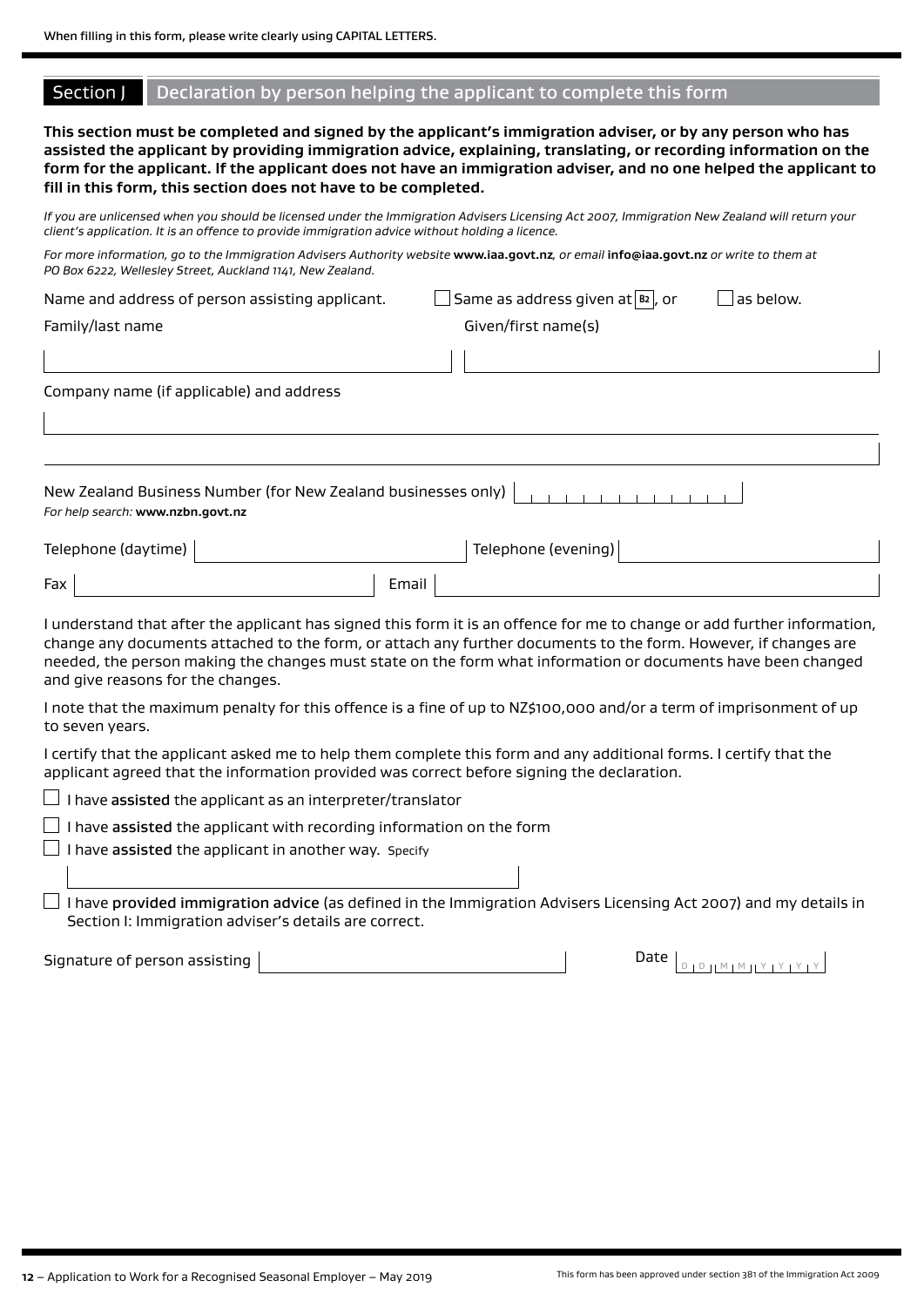## Application checklist

| <b>OFFICE</b><br><b>USE</b><br>ONLY | Information and documents you must supply                                                                                                                                              | <b>CHECK</b><br>I IST |
|-------------------------------------|----------------------------------------------------------------------------------------------------------------------------------------------------------------------------------------|-----------------------|
|                                     | I have completed and signed the application form.                                                                                                                                      |                       |
|                                     | I have attached my passport or travel document <sup>*</sup> .                                                                                                                          |                       |
|                                     | I have attached two recent passport-size photographs.                                                                                                                                  |                       |
|                                     | I have attached an employment agreement signed by<br>myself and my employer, or employers, if applicable.                                                                              |                       |
|                                     | I have attached evidence of either holding or being approved<br>to hold acceptable medical insurance such as insurance<br>certificate or letter of approval from an insurance company. |                       |
|                                     | Tick one of the following options:                                                                                                                                                     |                       |
|                                     | I have provided my application fee and immigration levy.                                                                                                                               |                       |
|                                     | My prospective recognised seasonal employer has agreed in<br>advance to provide the application fee and immigration levy<br>directly to INZ.                                           |                       |
|                                     | Additional information and documents you may need to supply                                                                                                                            |                       |
|                                     | I have provided an RSE Scheme Supplementary Medical<br>Certificate (HIV Test Form) (INZ 1143)                                                                                          |                       |
|                                     | I have provided a Chest X-ray Certificate (INZ 1096)                                                                                                                                   |                       |

\*While you can provide a certified copy of your passport with your application, we highly recommend you provide your original passport. This will enable us to process your application faster and it may be needed to complete your application. Please note during the processing of an application an immigration officer may request any document, including your original passport.

#### Immigration Advisers Licensing Act 2007

Under the Immigration Advisers Licensing Act 2007 it is an offence to provide immigration advice without being licensed or exempt.

If your immigration adviser is not licensed when they should be, Immigration New Zealand (INZ) will return your application.

For more information and to view the register of licensed advisers, go to the Immigration Advisers Authority website **www.iaa.govt.nz** or email **info@iaa.govt.nz**.

Lawyers provide immigration advice and are exempt from licensing under the Immigration Advisers Licensing Act 2007. For more information and to view the register of immigration lawyers, go to the New Zealand Law Society website **www.lawsociety.org.nz**.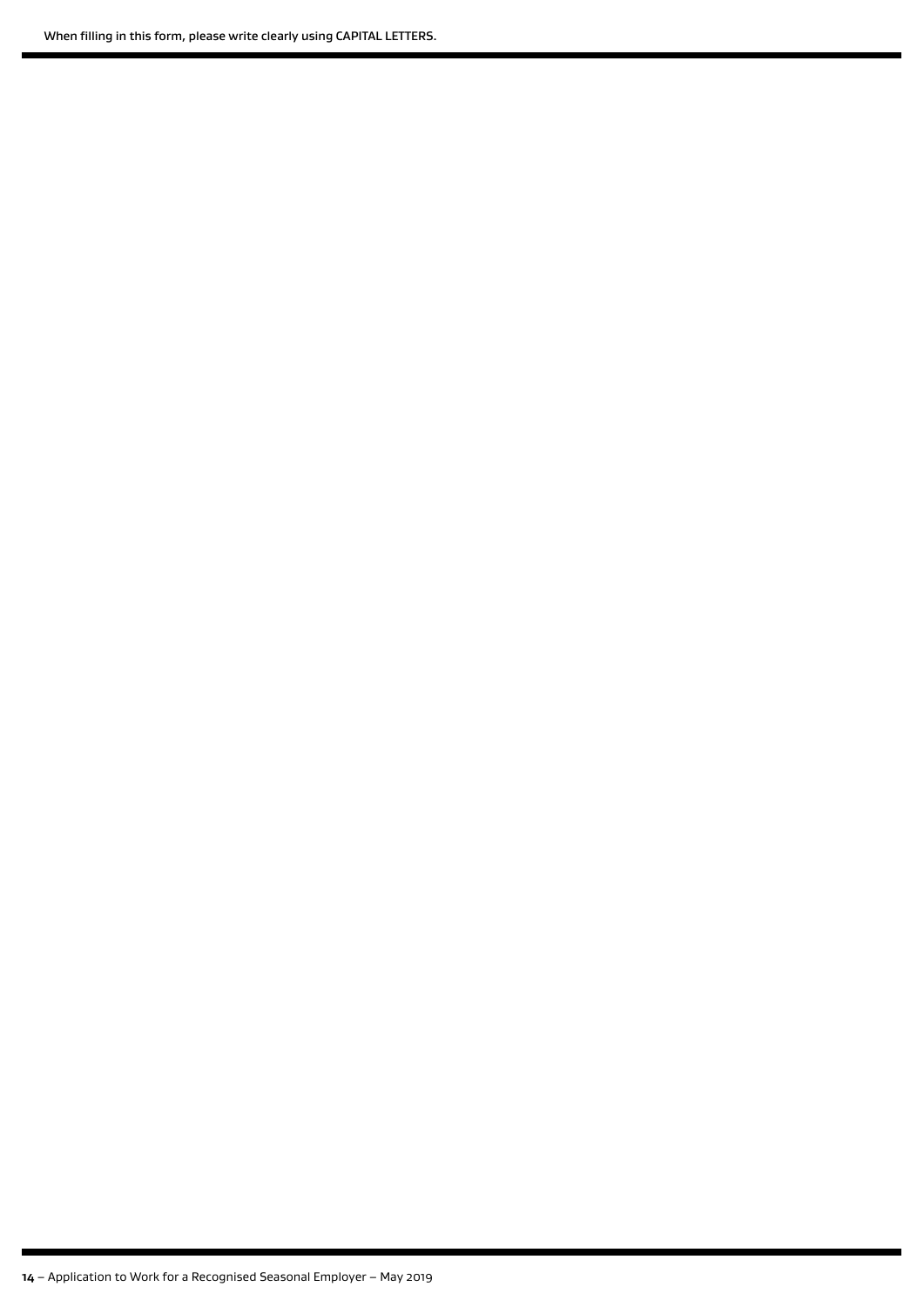## About the information you provide

Immigration New Zealand collects the information about you on this form to determine your application for a limited visa to work for a Recognised Seasonal Employer. We may also use the information to contact you for research purposes or to advise you on immigration matters.

Collecting the information is authorised by the Immigration Act 2009 and the Immigration Regulations made under that Act. You do not have to provide the information, but if you do not we are likely to decline your application.

#### Deciding whether you are eligible to board a flight to New Zealand

The information we collect may also be used to determine whether you are allowed to board a flight to New Zealand. We will not share your personal information with airline check-in agents; however, we will send a boarding message to the airline check-in agent based on the information you have provided in this form.

Immigration New Zealand may also share the information you have provided with other government agencies that are entitled to it by law, or with other agencies (as you have agreed in the declaration).

You are able to ask for the information we hold about you and have any of it corrected if you think it is necessary.

The address of Immigration New Zealand is PO Box 1473, Wellington 6140, New Zealand. **Do not send your application to this address.**

#### For more information

If you have questions about completing the form:

- see our website **www.immigration.govt.nz/contactus**
- telephone our call centre on 0508 558 855 *(within New Zealand).*

**B** Paying your application fee and immigration levy

To find out how much to pay, where to send your application, and how long a decision may take, see **www.immigration.govt.nz/fees**.

## Your application fee and immigration levy

Amount you are paying:

Application number

*(office use only)*

Currency |

## Preferred methods of payment

We recommend that you use one of the following methods of payment for better security and faster processing:

 $\Box$  Visa

 $\Box$  Bank cheque/bank draft

|  | Credit card (choose one) |  |
|--|--------------------------|--|
|  |                          |  |

SWITCH card (UK only) *SWITCH card issue number*

*Name of cardholder*

*Card number*

**TERMINER IN 1989** *CVC/CVV number*

*Note: Your CVC/CVV number is the three-digit number found on the signature strip on the back of your credit card.*

Expiry date  $D D M M N Y Y Y Y Y Y$ 

Signature of cardholder

| Date $D + D + M + M + Y$ |  |  |  |  |
|--------------------------|--|--|--|--|

## Other methods of payment

Personal cheque. *Note that we will hold your application for 10 working days to allow the cheque to be cleared.*

Cash. *Our New Zealand offices do not accept cash. Most of our offices outside New Zealand do not accept cash.*

#### **We do not accept money orders.**